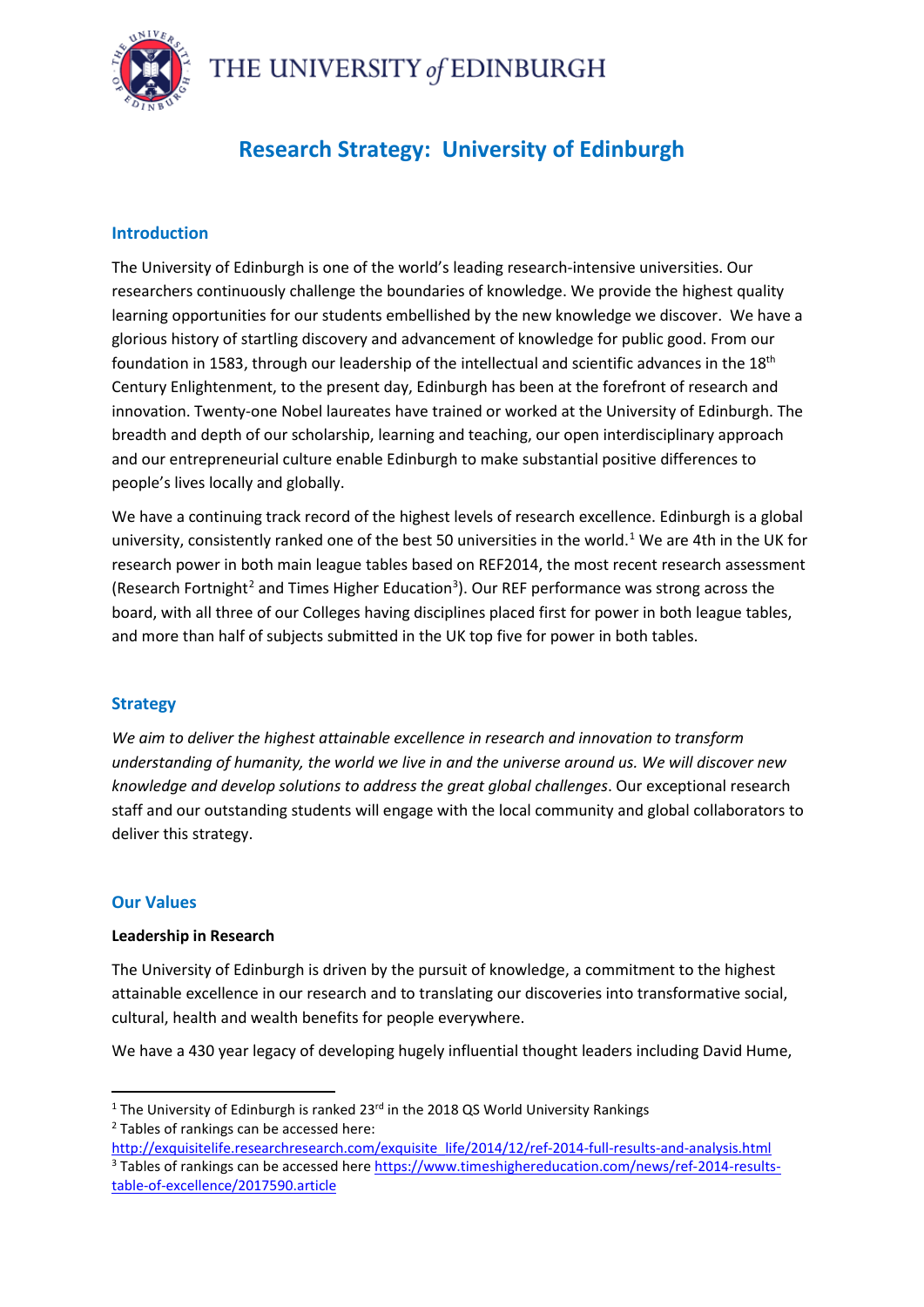James Clerk Maxwell, Charles Darwin, Alexander Graham Bell, Robert Louis Stevenson and Sir Arthur Conan Doyle. We maintain this reputation by continuing to deliver exceptional discoveries. Recent extraordinary researchers who have worked here include 'physiology or medicine' Nobel laureates Sir Robert Edwards, Sir Paul Nurse and Professors May-Britt and Edvard Moser, physics Nobel laureates Professor Max Born and Professor Peter Higgs, chemistry Nobel laureate Sir Fraser Stoddart, economics Nobel laureate Professor James Mirrlees, chemists Christina Miller and Charlotte Auerbach, and biologists Sir Kenneth and Lady Noreen Murray. Contemporary excellence is exemplified in the research of chemist Professor Lesley Yellowlees, epigenetic biologist Sir Adrian Bird (winner of both Canada Gairdner and Shaw prizes), cloning pioneer Sir Ian Wilmut (who created Dolly the Sheep and also won the Shaw Prize), Li-Fi inventor Professor Harald Haas and theologian Professor Mona Siddiqui.

Edinburgh has a talent to initiate new areas of enquiry. We started the study of Geology and English Literature and, recently, the new field of epigenetics.

#### **Interdisciplinarity**

Our ethos of *'research without boundaries'* ensures that interdisciplinary research is at our core. Our open structure, with cross-cutting research institutes and centres addressing major themes, facilitates interactions between colleagues and students from all disciplines. We incentivise our researchers to break down disciplinary preconceptions and expand knowledge horizons. Thus our outstanding science, arts, humanities, social sciences and clinical researchers readily work together to deliver solutions to the great global challenges of the 21st century.

Edinburgh has won many large, externally-funded centres for training doctoral students. These are typically multidisciplinary and are co-located in clusters across our campuses, further expanding the breadth of experience available to our exceptional postgraduate students. These prestigious centres are based on areas of outstanding research strength in the University and ensure we help to shape the next generation of interdisciplinary research leaders and practitioners.

#### **Internationalisation**

We are very international in our outlook: 43% of our students and 30% of our staff are non-UK nationals from over 140 countries. More than 50% of our outputs are co-authored with colleagues from other countries. We encourage secondments, collaborations and deep partnerships globally.

The majority of our research outputs in the last decade are in collaboration with an international partner, 30% with European countries and 20% with the USA over the last decade. In every research field the University of Edinburgh's international co-publication has increased in the last 7 years. International collaboration adds visibility and citations to our research. These links are often supported by strategic alliances including our membership of the League of European Research Universities (LERU), Universitas 21 and other alliances of the world's top research-intensive institutions. Such links assist our staff and students to partner and gain skills and resources from the best research peers globally. We will continue to build our international collaborations at institutional and individual levels.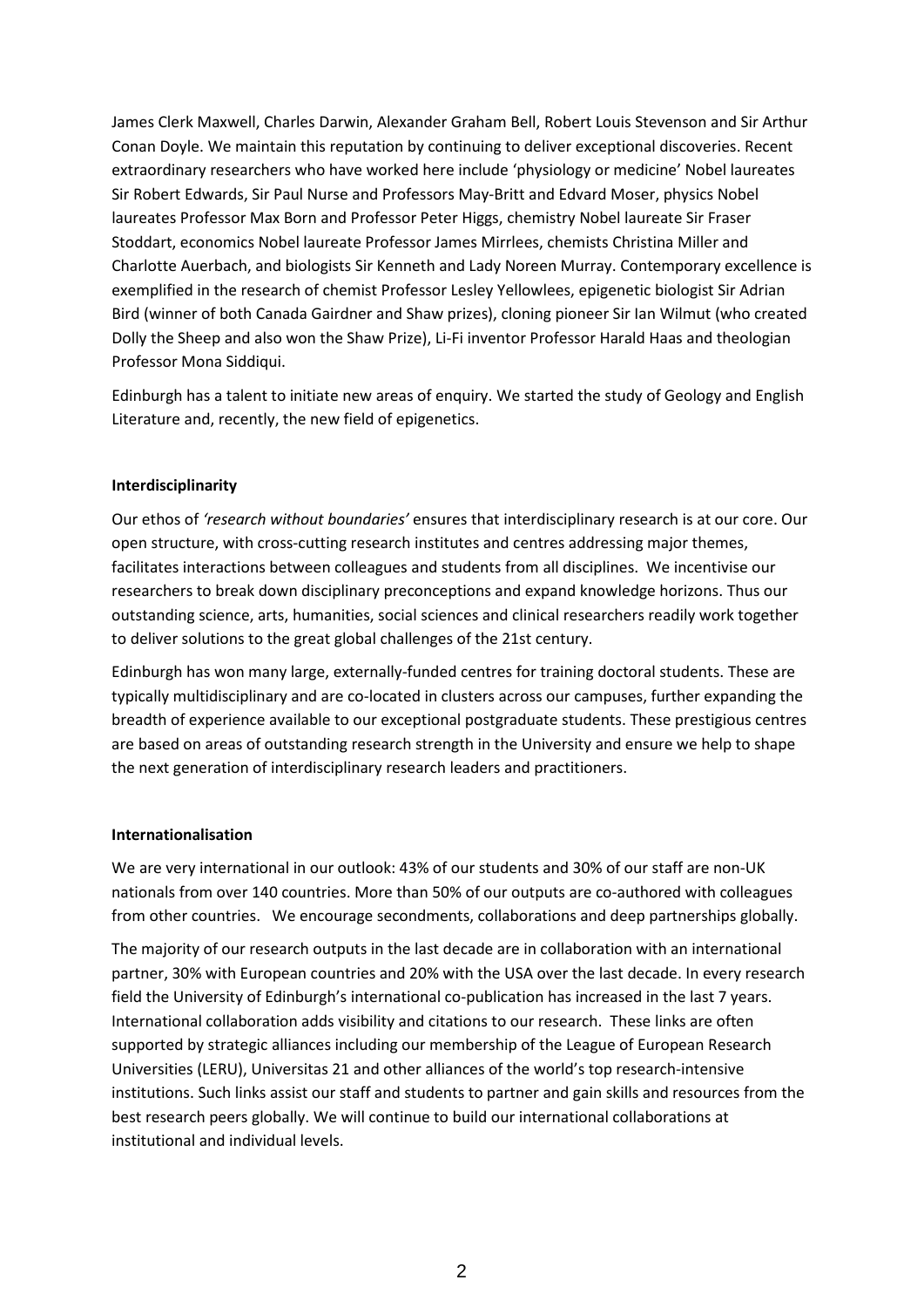#### **Inclusivity**

The University of Edinburgh aims to attract the world's most talented students and remarkable staff. We continuously develop a nurturing environment where everyone can reach their full potential. Students will increasingly be enabled to gain world-class research experience. We plan that all students, including undergraduates, will have the opportunity to engage in and experience research and contribute to knowledge generation.

We continually promote equality and diversity among our students and staff. As an institution we have attained Athena SWAN silver, as have many of our Schools individually, with the School of Chemistry attaining gold. We are also proud members of the Equality Challenge Unit's Race Equality Charter scheme and have developed an ambitious action plan to embed race equality across our institution. This commitment to human values has a vital role to play in ensuring our success as a world-class research institution, proud of our staff and students and their fine achievements irrespective of their background, orientation or belief.

Given the key importance of talent and the high value we place on the people we recruit and retain, we are committed to providing excellent career support through protected research time, mentoring, development opportunities and removal of the disadvantages to progression that can arise from career breaks. We work with our staff to ensure they feel supported and that they can realise their potential, creating an excellent working environment. All our researchers are supported by the Institute for Academic Development, who work in partnership with schools, colleges and support services to enhance researcher career development and leadership opportunities

#### **Early Career Development**

Our research ambitions and values will be brought to fruition by our early career colleagues, whose potential we enrich through training, culture and opportunities. The prestigious tenure-track Chancellor's Fellowship scheme has attracted more than 250 outstanding early career researchers who share our commitments to collaboration, excellence and inclusivity. As their careers develop along a supported path, this highly international cohort will become our research leaders of the future. Additional prestigious schemes will be developed to strengthen our links with external partners in industry and other sectors and to establish coherent pathways, exemplified by the outstanding Edinburgh Clinical Academic Training scheme.

#### **Integrity**

Research integrity is embedded in our ethos and culture. The University of Edinburgh has a firm commitment to promoting excellent research practice and has robust governance to ensure the high standards of the UK Concordat to Support Research Integrity are met. Our Institute for Academic Development is weaving the principles of integrity into researcher development opportunities at all levels to support a culture of scrutiny and honesty. A focused group of researchers, professional services and University leaders have responsibility for ensuring that integrity and governance have a strong and highly visible profile and that our excellent practices in data governance, trustworthiness and security are widely applied.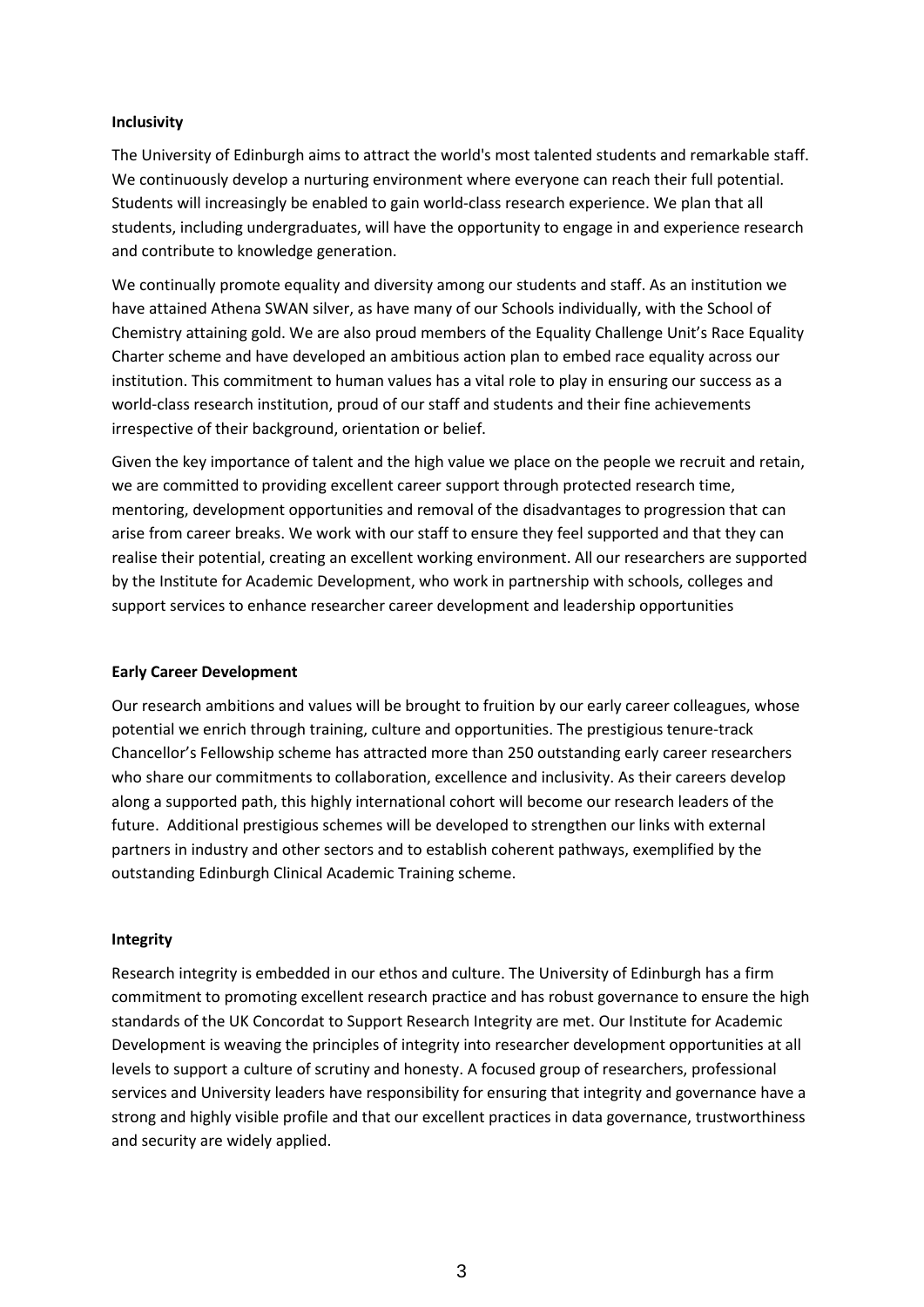#### **Impact**

We are the largest and most successful university in Scotland and one of the largest and most successful in Europe. We are an anchor of the Edinburgh economy and a major global economic force. With more than 35,000 students, 2.5 million learners online, 13,000 staff and a turnover of nearly £1 billion, the University of Edinburgh generates £2 billion for the Scottish economy, £4 billion to the global economy and supports 37,000 jobs outside direct employees. Our staff and students start 35-45 companies each year, with 63% still trading a decade later. We will continue to use the investments of our research funders productively, grow and increase our economic impact, and provide further benefits to society.

#### **Partnerships**

We recognise that strategic institutional partnerships benefit students, staff and the university as a whole. Our highly successful REF2014 submission included units of assessment that were jointly submitted between ourselves and a partner institution, the greatest number of partnerships of all UK Universities. Deep partnerships are becoming ever more important for research, allowing access to and sharing of unique facilities and leveraging funding. We will therefore build a small number of further deep partnerships with key research-intensive organisations.

### **Our vision for the future**

We will address and resolve the world's greatest challenges through research of the highest quality. We will develop existing research themes and build on our distinguished tradition of starting new areas of enquiry. International challenge, interdisciplinary themes are key foci for Edinburgh researchers, for example:

| Global health and | Ageing and            | Agriculture and food   | Climate change and its           |
|-------------------|-----------------------|------------------------|----------------------------------|
| wellbeing         | regeneration          | security               | moderation                       |
| <b>Robotics</b>   | Data science          | Digital transformation | Clean energy and<br>technologies |
| Global Justice    | City living and smart | Social impacts of      | Changing cultures and            |
|                   | cities                | globalisation          | demographics                     |

With our commitment to developing the next generation of research leaders we will continue to recruit and support the world's most promising students and outstanding staff. We will have a culture of positive inclusivity for all, which encourages talent migration from across the world to join us in Edinburgh.

We will continue to invest substantially in our research and teaching estate. We will develop our campuses to be ideal for purpose, with the highest standards of researcher accommodation, equipment, data handling and storage facilities. We will develop open, interactive research spaces where disciplinary and interdisciplinary researchers can work shoulder to shoulder on the major challenges.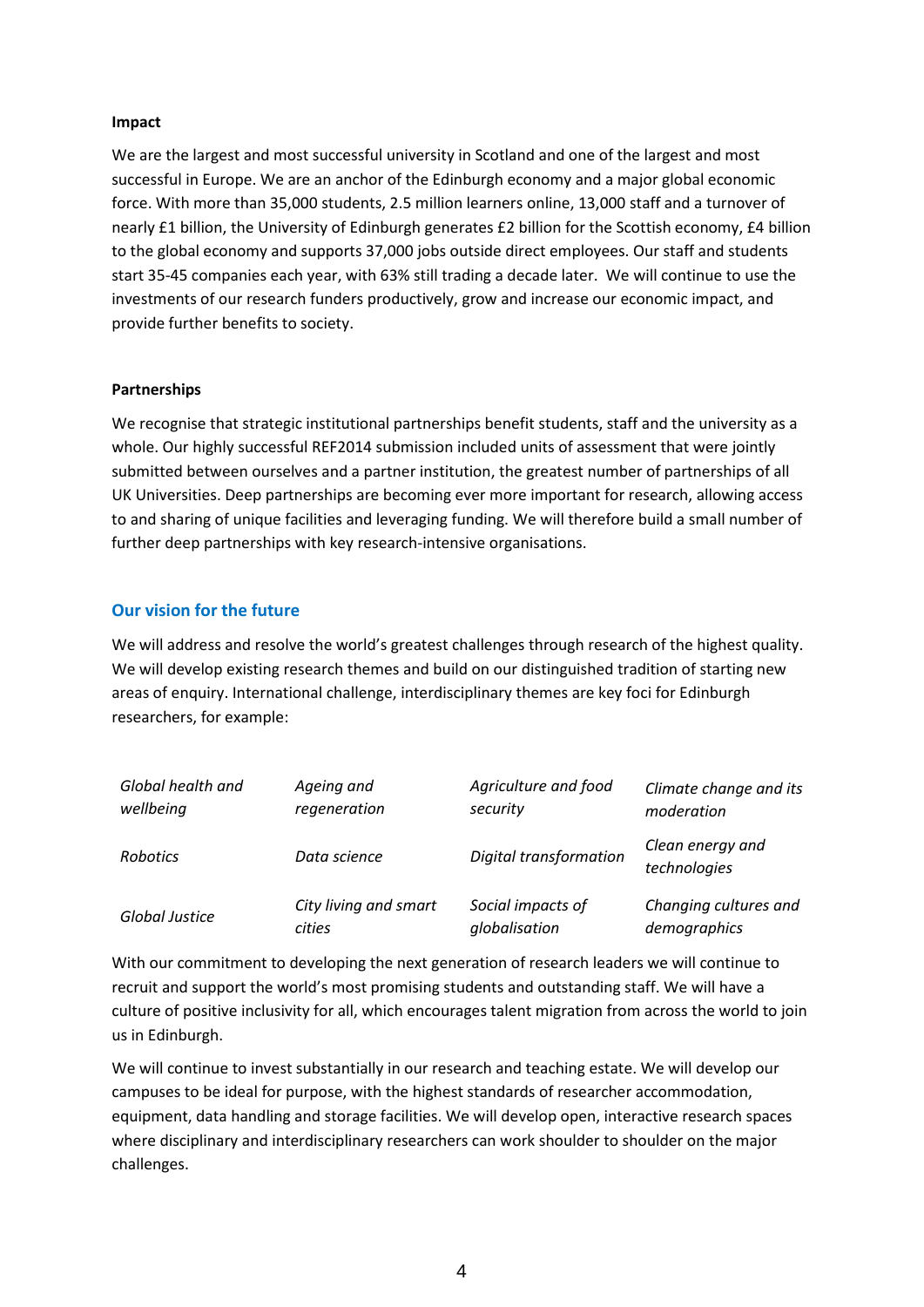**Our University open to the world**: We will make our university even more accessible to colleagues in other universities and in industry, facilitating free exchange of ideas, staff and sharing facilities. We will work more closely with such partners to co-create research and training for mutual benefit.

## **Delivering our vision**

### **Influencing Globally and Contributing Locally**

The University of Edinburgh is changing the world through the quality and power of our research. We make extraordinary impacts on societies, the economy and policy across the continents. We will address global challenges and commit to a culture of improving quality of life and sustainable development. The globalisation of our research will continue, with our Research Support Office developing their offering to researchers to include international funds and resources. This will ensure that there are no geographical limitations on opportunities for our researchers. We will continue to work with global partners to further advance mutual research interests and collaborative funding.

Locally, the University is driving a major development of its estate so the staff and students can feel equally part of the university and part of the city. Our buildings will reflect the needs of the  $21^{st}$ century, with infrastructure and modern connectivity. We will be part of a regional endeavour to bring 'Internet of Things' to the local area. Our capital investment will revolutionise University space in the area and build a series of hubs for knowledge exchange. With campuses such as BioQuarter we will progress co-location of research with industry, public sector and other organisations to facilitate knowledge exchange, so that the innovative ideas of our staff and students can be developed and delivered to the people who will benefit.

We will do more to work with our communities to embed the University into the cultural heart of the region. We have lasting partnerships with local authorities, the NHS, Scottish Enterprise, the National Galleries, the National Library, the National Museums of Scotland, the Royal Zoological Society of Scotland, the Royal Botanic Gardens and Edinburgh's famous International Festivals. Our research staff and students participate and volunteer in every festival hosted here, engaging with local residents and international visitors alike, embellishing our region and making our research public on the world's largest stage.

#### **Partnering with Industry**

Research is translational. We will embed knowledge exchange and knowledge transfer practices in our research from inception, part of a wider culture change to make the University a more open institution.

Universities are an ideal conduit for innovation, taking our research and teaching and delivering it to communities near and far. To do this we need to work with industry, public organisations and third sector bodies more extensively. Our philosophy is to have a university with doors open to all who wish to engage. Our industry engagement approaches are open, interdisciplinary and market-led, with arts, humanities and social sciences complementing our science and medicine expertise.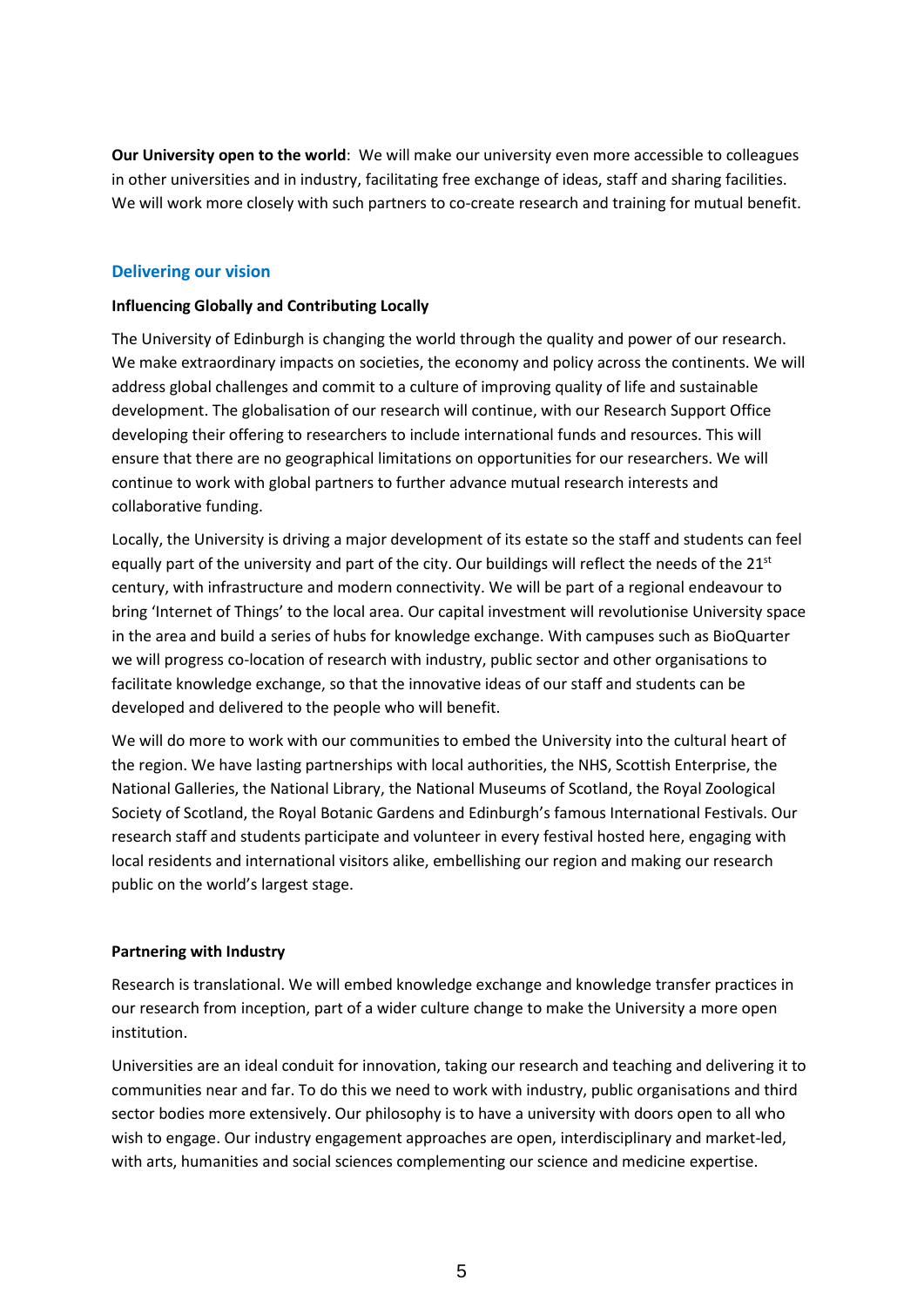Industry needs the skills that the University of Edinburgh produces. We will enhance industry-ready skills in our students and researchers. We will achieve this by encouraging more researcher and student placements, so they can gain deep experience outside traditional academic disciplines, and by co-creating courses with partners in industry and the public sector. We will increasingly make our institution 'porous' to industry-based colleagues to work collaboratively within our centres, institutes and schools, and share knowledge with our leading academics.

We will encourage academic careers involving periods in industry and support industry staff seeking to access and work within the University. We will also initiate industry-academic research fellowships at postgraduate and postdoctoral levels to ensure that our talented staff and students have the skills and experience to thrive in careers outside academia.

To support the openness of the university we will establish major interdisciplinary centres where researchers, students, industry and the public sector interact and derive knowledge and understanding by working together in a flexible and responsible manner. These will include the Bayes Centre for Data Science and Technology, and the Usher Institute of Population Health Sciences and Informatics.

#### **Digital Transformation**

Curating and manipulating vast data sets to generate new knowledge is the crucial next challenge in many areas of research. The University of Edinburgh will revolutionise our already strong digital practises in the next five years, providing a world-leading, trend-setting experience for staff and students. Our research data strategy ensures our capacity to handle, in a trusted manner, large data sets on a scale that was unheard of just a few years ago. We already house the £100 million UK National Supercomputer and Research Data Facilities to enable this ambition. We will lead on data curation, maximising opportunity with the Digital Curation Centre, another national facility housed at the University. We will ensure that the digital research support available to our academic staff and research students is optimal at any scale of project.

We will lead in digital education, developing revolutionary online learning and Continuing Professional Development (CPD) for our research staff and students. The University is committed to CPD for all its staff. Data skills development is a critical part of that development and courses will be available to all research students and staff so that they have the skills needed to adapt and innovate in the data-driven world.

## **Participate, collaborate, contribute**

We always welcome participants in our research. Data collectors are encouraged to engage in Citizen Science, as are students and colleagues who would like to become a researcher here at the university. We are eager to work with new people from around the world, learn from them, improve research and advance global understanding. If you are a company or private or public-sector organisation and would like to collaborate with a research group or centre at the University we would be delighted to engage with you. Be part of our vision by contributing either as a researcher*,* a participant, a funder or a donor to our unique interdisciplinary and open research facilities.

The University is creating a sense of place for its staff and students, based in our wonderful city but